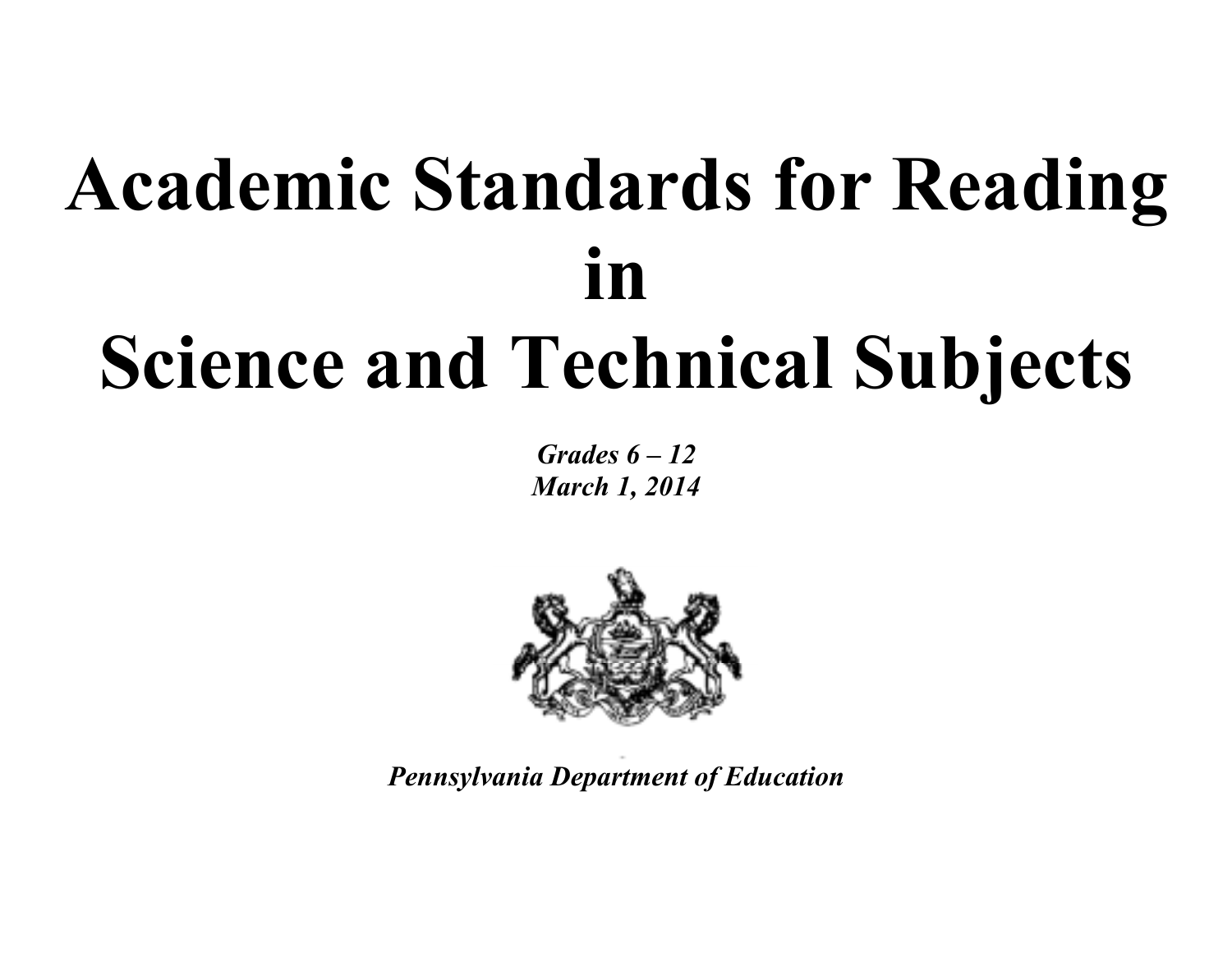## **VII. TABLE OF CONTENTS**

Reading ....................................................................................................................................................................................................................... 3.5 Students read, understand, and respond to informational text – with an emphasis on comprehension, vocabulary acquisition, and making connections among ideas and between texts with a focus on textual evidence.

- Key Ideas and Details
- Craft and Structure
- Integration of Knowledge and Ideas
- Range and Level of Complex Texts

2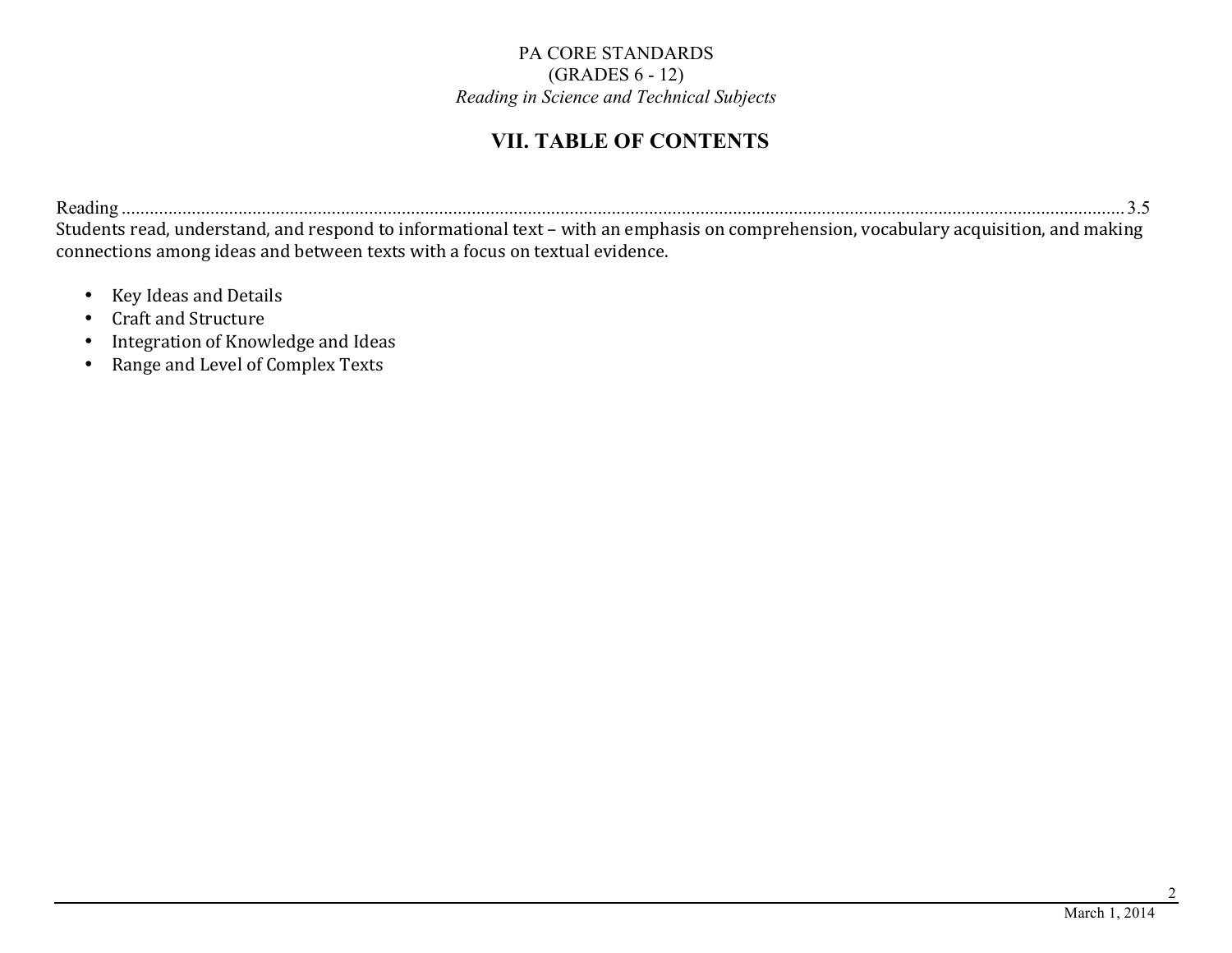### INTRODUCTION

These standards describe what students in the science classroom should know and be able to do with the English language in reading, grade 6 through 12. The standards provide the targets for instruction and student learning essential for success in all academic areas, not just language arts classrooms. Although the **standards are not a curriculum** or a prescribed series of activities, school entities will use them to develop a local school curriculum that will meet local students' needs.

The standards below begin at grade 6; standards for K–5 reading in history/social studies, science, and technical subjects are integrated into the K–5 Reading standards.

The English Language Arts Standards for Science and Technical Subjects also provide parents and community members with information about what students should know and be able to do as they progress through the educational program and at graduation. With a clearly defined target provided by the standards, parents, students, educators and community members become partners in learning. Each standard implies an end of year goal – with the understanding that exceeding the standard is an even more desirable end goal.

Note: The PA Core Standards for Science and Technical Subjects are an extension of the Academic Standards for Science.

3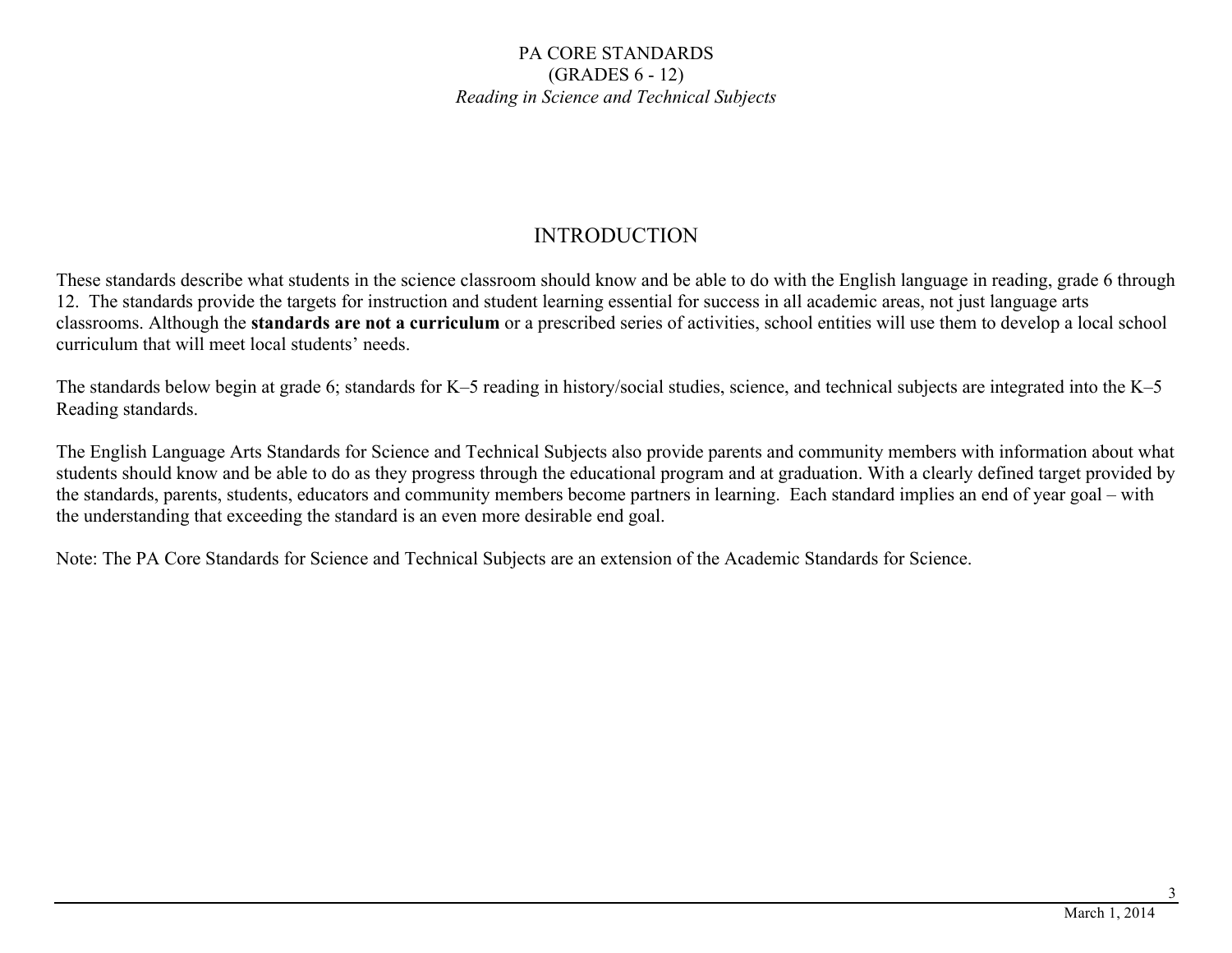| 3.5<br>Reading Informational Text<br>Students read, understand, and respond to informational text – with emphasis on comprehension, making connections among<br>ideas and between texts with focus on textual evidence. |                                                                                                                                                                                                                              |                                                                                                                                                                                                                                |                                                                                                                                                                                                                                  |  |
|-------------------------------------------------------------------------------------------------------------------------------------------------------------------------------------------------------------------------|------------------------------------------------------------------------------------------------------------------------------------------------------------------------------------------------------------------------------|--------------------------------------------------------------------------------------------------------------------------------------------------------------------------------------------------------------------------------|----------------------------------------------------------------------------------------------------------------------------------------------------------------------------------------------------------------------------------|--|
|                                                                                                                                                                                                                         | <b>GRADE 6-8</b>                                                                                                                                                                                                             | <b>GRADE 9-10</b>                                                                                                                                                                                                              | <b>GRADE 11-12</b>                                                                                                                                                                                                               |  |
| Key Ideas and Details                                                                                                                                                                                                   | CC.3.5.6-8.A.<br>Cite specific textual evidence to support analysis<br>of science and technical texts.                                                                                                                       | CC.3.5.9-10.A.<br>Cite specific textual evidence to support analysis of<br>science and technical texts, attending to the precise<br>details of explanations or descriptions.                                                   | $CC.3.5.11-12.A.$<br>Cite specific textual evidence to support analysis of<br>science and technical texts, attending to important<br>distinctions the author makes and to any gaps or<br>inconsistencies in the account.         |  |
|                                                                                                                                                                                                                         | $CC.3.5.6-8.B.$<br>Determine the central ideas or conclusions of a<br>text; provide an accurate summary of the text<br>distinct from prior knowledge or opinions.                                                            | $CC.3.5.9-10.B.$<br>Determine the central ideas or conclusions of a text;<br>trace the text's explanation or depiction of a<br>complex process, phenomenon, or concept; provide<br>an accurate summary of the text.            | CC.3.5.11-12.B.<br>Determine the central ideas or conclusions of a text;<br>summarize complex concepts, processes, or<br>information presented in a text by paraphrasing<br>them in simpler but still accurate terms.            |  |
|                                                                                                                                                                                                                         | $CC.3.5.6-8.C.$<br>Follow precisely a multistep procedure when<br>carrying out experiments, taking measurements, or<br>performing technical tasks.                                                                           | CC.3.5.9-10.C.<br>Follow precisely a complex multistep procedure<br>when carrying out experiments, taking<br>measurements, or performing technical tasks,<br>attending to special cases or exceptions defined in<br>the text.  | CC.3.5.11-12.C.<br>Follow precisely a complex multistep procedure<br>when carrying out experiments, taking<br>measurements, or performing technical tasks;<br>analyze the specific results based on explanations in<br>the text. |  |
| Craft and Structure                                                                                                                                                                                                     | $CC.3.5.6-8.D.$<br>Determine the meaning of symbols, key terms, and<br>other domain-specific words and phrases as they<br>are used in a specific scientific or technical context<br>relevant to grades 6-8 texts and topics. | $CC.3.5.9-10.D.$<br>Determine the meaning of symbols, key terms, and<br>other domain-specific words and phrases as they are<br>used in a specific scientific or technical context<br>relevant to grades 9-10 texts and topics. | $CC.3.5.11-12.D.$<br>Determine the meaning of symbols, key terms, and<br>other domain-specific words and phrases as they<br>are used in a specific scientific or technical context<br>relevant to grades 11-12 texts and topics. |  |
|                                                                                                                                                                                                                         | $CC.3.5.6-8.E.$<br>Analyze the structure an author uses to organize a<br>text, including how the major sections contribute<br>to the whole and to an understanding of the topic.                                             | CC.3.5.9-10.E.<br>Analyze the structure of the relationships among<br>concepts in a text, including relationships among<br>key terms (e.g., force, friction, reaction force,<br>energy).                                       | $CC.3.5.11-12.E.$<br>Analyze how the text structures information or<br>ideas into categories or hierarchies, demonstrating<br>understanding of the information or ideas.                                                         |  |
|                                                                                                                                                                                                                         | $CC.3.5.6-8.F.$<br>Analyze the author's purpose in providing an<br>explanation, describing a procedure, or discussing<br>an experiment in a text.                                                                            | $CC.3.5.9-10.F.$<br>Analyze the author's purpose in providing an<br>explanation, describing a procedure, or discussing<br>an experiment in a text, defining the question the<br>author seeks to address.                       | $CC.3.5.11-12.F.$<br>Analyze the author's purpose in providing an<br>explanation, describing a procedure, or discussing<br>an experiment in a text, identifying important issues<br>that remain unresolved.                      |  |

4